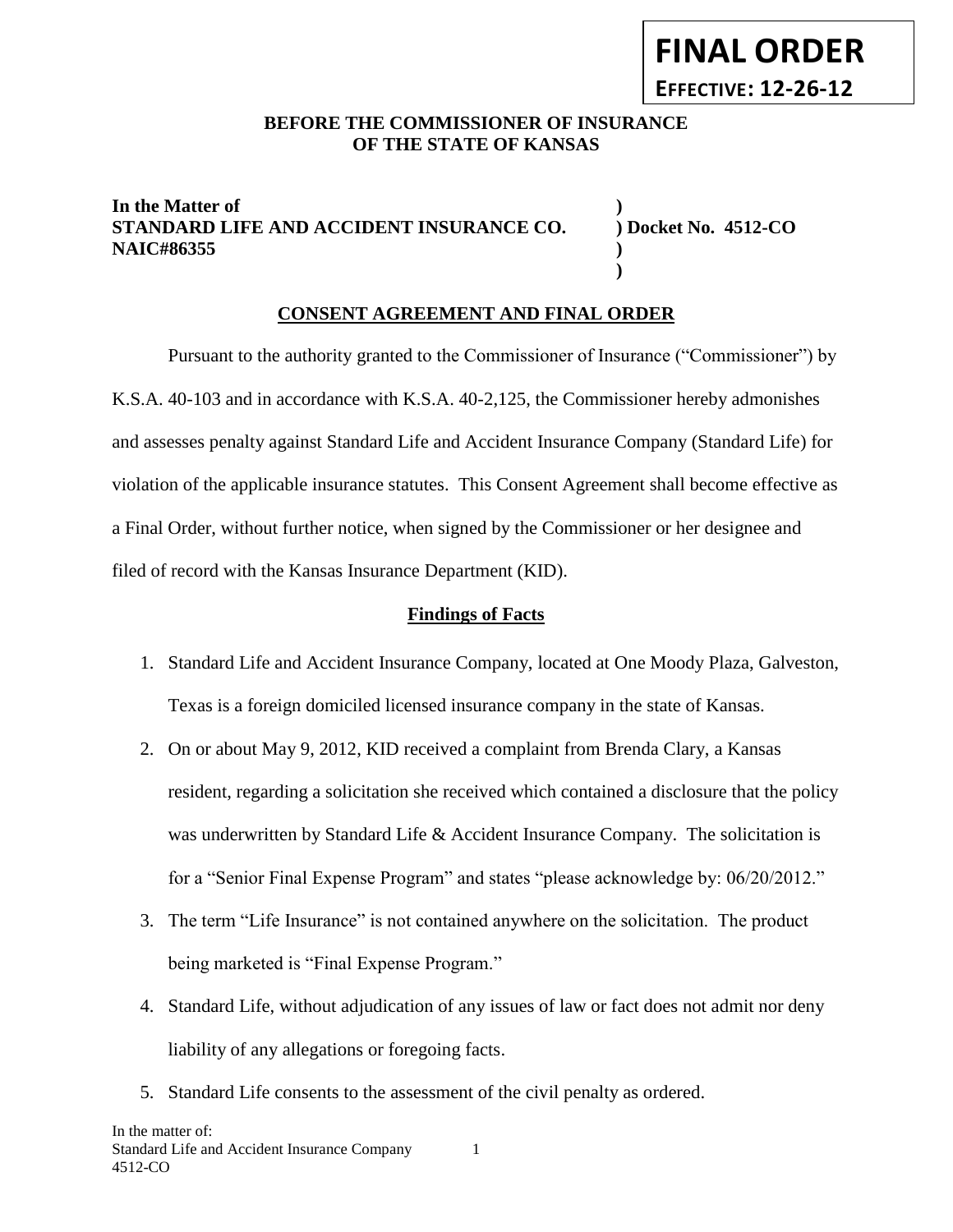6. Standard Life understands its right to have a hearing on the facts and disposition and to seek review of an adverse order in this matter and expressly waives hearing and judicial review.

# **Applicable Law**

### K.S.A. 40-103 states,

"The commissioner of insurance shall have general supervision, control and regulation of corporations, companies, associations, societies, exchanges, partnerships, or persons authorized to transact the business of insurance, indemnity or suretyship in this state and shall have the power to make all reasonable rules and regulations necessary to enforce the laws of this state relating thereto<sup>"</sup>

## K.S.A. 40-2404 states,

The following are hereby defined as unfair methods of competition and unfair or deceptive acts or practices in the business of insurance:

(2) *False information and advertising generally.* Making, publishing, disseminating, circulating or placing before the public, or causing, directly or indirectly, to be made, published, disseminated, circulated or placed before the public, in a newspaper, magazine or other publication, or in the form of a notice, circular, pamphlet, letter or poster, or over any radio or television station, or in any other way, an advertisement, announcement or statement containing any assertion, misrepresentation or statement with respect to the business of insurance or with respect to any person in the conduct of such person's insurance business, which is untrue, deceptive or misleading.

#### K.A.R. 40-9-118 states,

#### **Section 4. Form and Content of Advertisements**

1. Advertisements shall be truthful and not misleading in fact or by implication. The form and content of an advertisement of a policy shall be sufficiently complete and clear so as to avoid deception. It shall not have the capacity or tendency to mislead or deceive. Whether an advertisement has the capacity or tendency to mislead or deceive shall be determined by the Commissioner of Insurance from the overall impression that the advertisement may be reasonably expected to create upon a person of average education or intelligence within the segment of the public to which it is directed.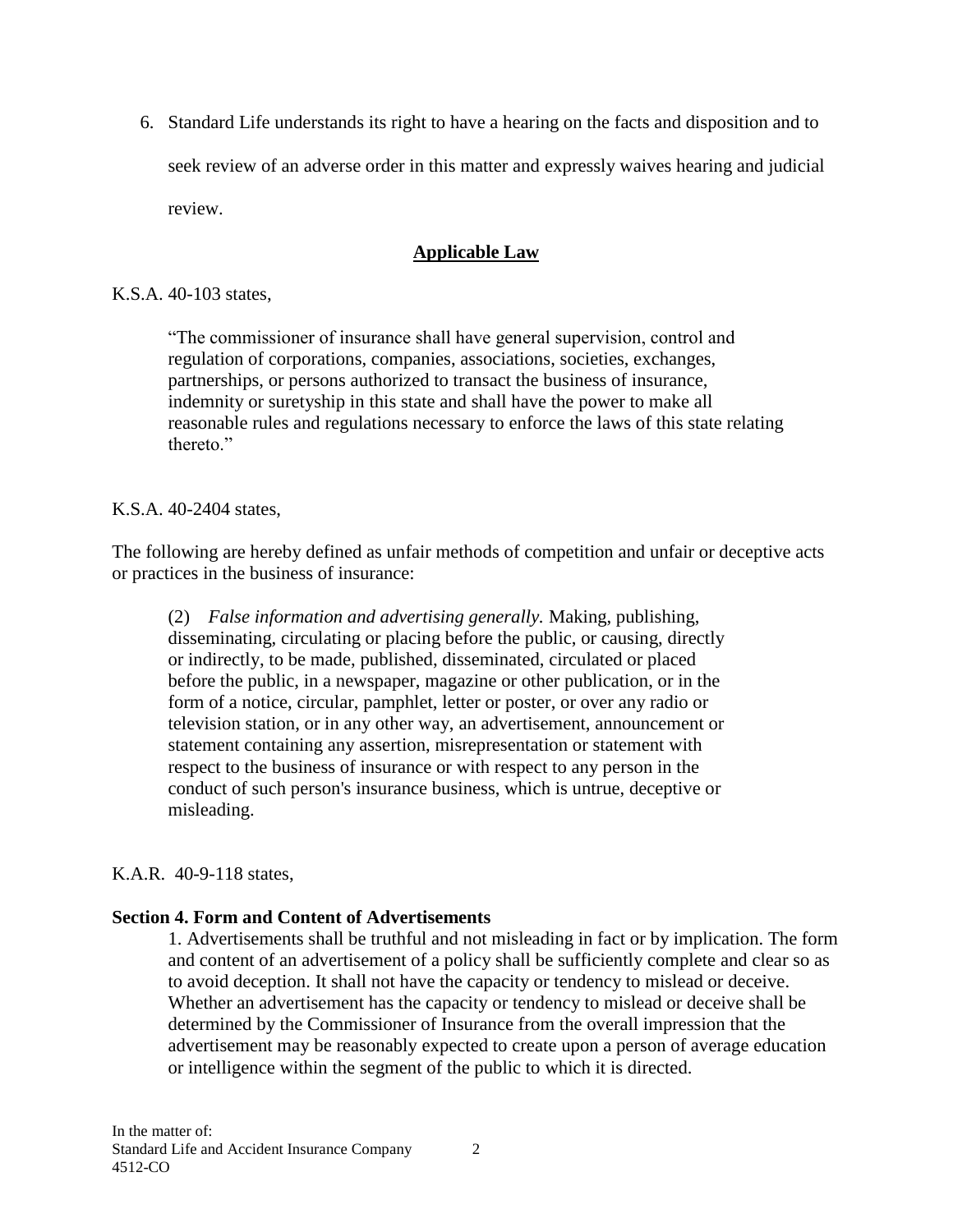#### **Section 5. Disclosure Requirements**

4. An advertisement shall not use as the name or title of a life insurance policy any phrase that does not include the words "life insurance" unless accompanied by other language clearly indicating it is life insurance. An advertisement shall not use as the name or title of an annuity contract any phrase that does not include the word "annuity" unless accompanied by other language clearly indicating it is an annuity. An annuity advertisement shall not refer to an annuity as a CD annuity, or deceptively compare an annuity to a certificate of deposit.

5. An advertisement shall prominently describe the type of policy advertised.

20. Introductory, Initial or Special Offers and Enrollment Periods

(a) An advertisement of an individual policy or combination of policies shall not state or imply that the policy or combination of policies is an introductory, initial or special offer, or that applicants will receive substantial advantages not available at a later date, or that the offer is available only to a specified group of individuals, unless that is the fact. An advertisement shall not describe an enrollment period as "special" or "limited" or use similar words or phrases in describing it when the insurer uses successive enrollment periods as its usual method of marketing its policies.

K.S.A. 40-2,125 states, in pertinent part,

"(a) If the commissioner determines after notice and opportunity for a hearing that any person has engaged or is engaging in any act or practice constituting a violation of any provision of Kansas insurance statutes or any rule and regulation or order thereunder, the commissioner may in the exercise of discretion, order any one or more of the following: (1) Payment of a monetary penalty of not more than \$1,000 for each and every act or violation, unless the person knew or reasonably should have known such person was in violation of the Kansas insurance statutes or any rule and regulation or order thereunder, in which case the penalty shall be not more than \$2,000 for each and every act or violation;"

## **Conclusions of Law**

The Commissioner has jurisdiction over Standard Life and the subject matter of this

proceeding and based on Paragraphs #1 through #6 and the Applicable Law enumerated above.

## **IT IS THEREFORE ORDERED BY THE COMMISSIONER OF INSURANCE:**

1. Standard Life's marketing advertisement sent to Kansas consumers is in violation of

K.S.A. 40-2404 and K.A.R. 40-9-118.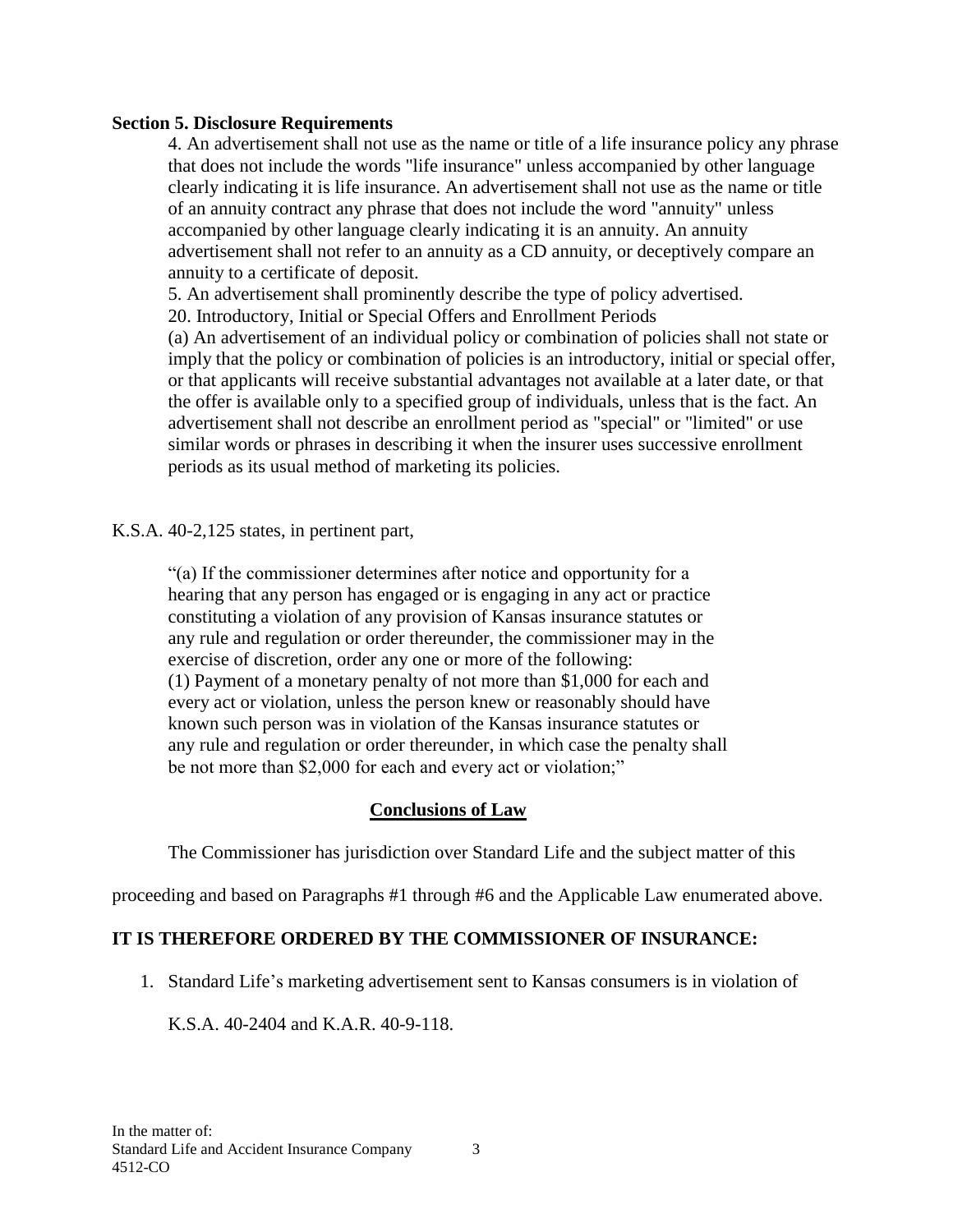2. Pursuant to K.S.A. 40-2,125(a), Standard Life is hereby ordered to pay a monetary penalty, due and payable to the Kansas Insurance Department, in the amount of THREE THOUSAND DOLLARS (\$3,000.00) for its above-stated violations of K.S.A. 40-2404 and K.A.R. 40-9-118.

3. Pursuant to K.S.A. 77-415(b)(2)(A), this order is designated by KID as precedent.

# **IT IS SO ORDERED THIS \_\_26th\_\_ DAY OF DECEMBER 2012, IN THE CITY OF TOPEKA, COUNTY OF SHAWNEE, STATE OF KANSAS.**



 $1/s/$  Sandy Praeger 3. Commissioner of Insurance

BY:

 $/s/$  John Wine John Wine General Counsel

**Stipulation**

The undersigned stipulates and agrees to the above findings fact and conclusions of law and waives its rights to administrative hearing and judicial review of the Commissioner's Order.

> $\angle$ s/ Debie Knoles<br>Debie Knowles<br>Date Debie Knowles Respondent

Prepared by:

\_/s/ Jennifer R. Sourk\_\_\_\_\_\_ Jennifer R. Sourk Assistant General Counsel

In the matter of: Standard Life and Accident Insurance Company 4 4512-CO